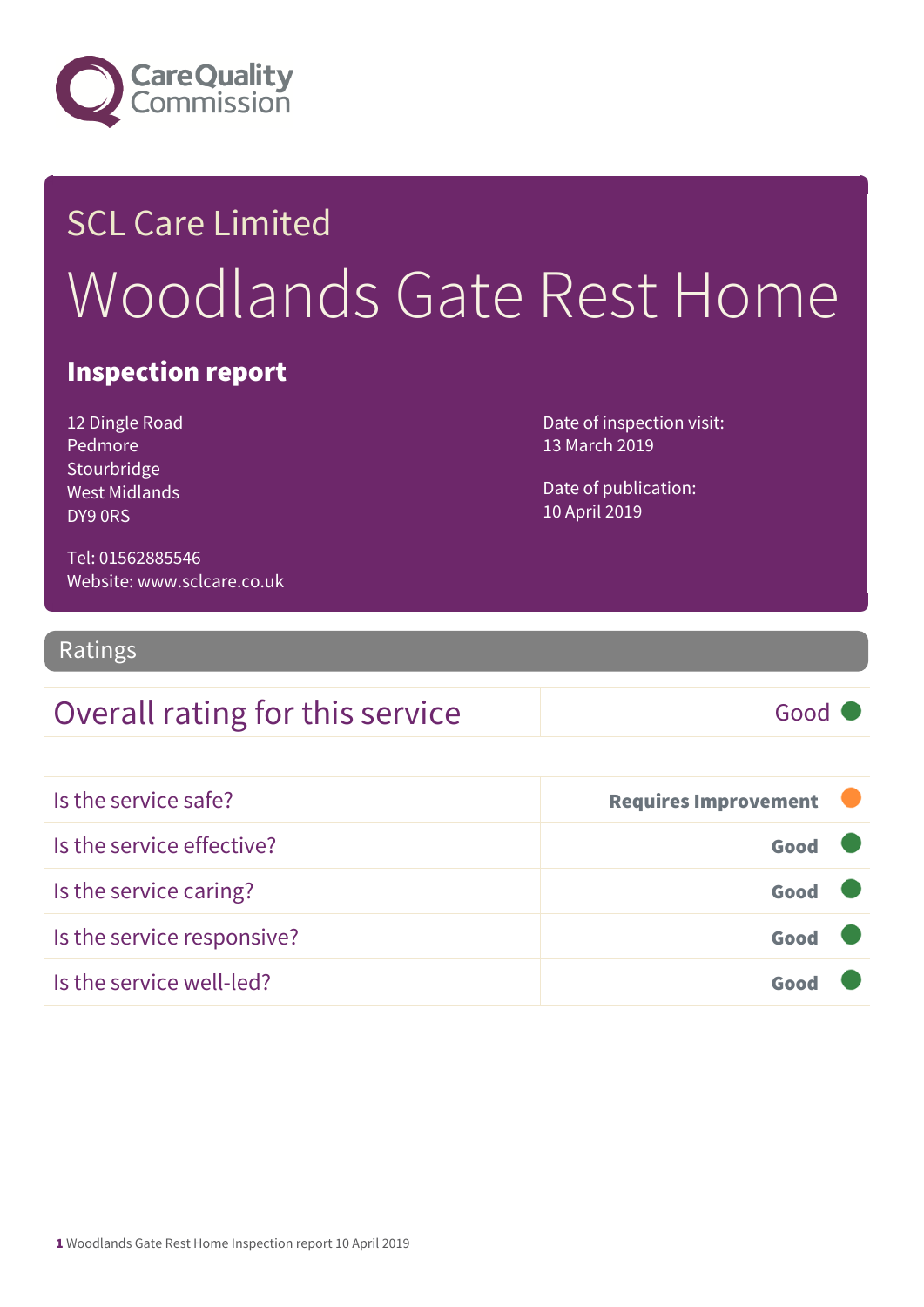### Summary of findings

#### Overall summary

#### About the service:

Woodlands Gate is a care home that provides personal care for older people, some of whom are living with dementia. At the time of the inspection, 17 people lived at the service. The home is established over two floors, with a range of communal areas included three lounges, a dining room and a large garden.

#### People's experience of using this service:

People told us they were safe, felt happy with the service and that staff were caring and responsive. Staff enjoyed working with people and relatives recognised that staff and managers often went 'the extra mile' to make sure people received the support they needed.

There were sufficient staff on duty on the day of the inspection to keep people safe and meet people's needs. People told us they sometimes had to wait for their care if the home was not fully staffed on a particular day. Staff were checked to make sure they were suitable to work in the home and were well trained for their work.

Medicines were well managed although records did not always show whether people had received their medication or not. Audits and checks were effective in highlighting areas for improvement and action was taken when errors had been found.

People enjoyed the food and had access to regular drinks and snacks throughout the day. Staff ensured people's health was monitored and referrals were made to healthcare professionals as and when required.

The service was working within the principles of the Mental Capacity Act 2005 and people's consent was obtained before care and support was given. People were supported in the least restrictive way possible so that they had maximum control over their lives.

People were consistently treated with respect and patience and were able to make choices about how they wanted to be supported and how they wanted to spend their day. People were also supported to maintain their independence wherever possible.

People and their relatives knew how to complain and were asked to give feedback on the service on a regular basis. Staff ensured there were regular activities on offer for people to take part in if they so wished and relatives were made to feel welcome in the home.

People, staff and relatives were happy with the way the service was being led and managed and we saw that managers were visible in the home and approachable. There was a culture of delivering good quality care which was person-centred and reflected people's needs.

More information is in the detailed findings below.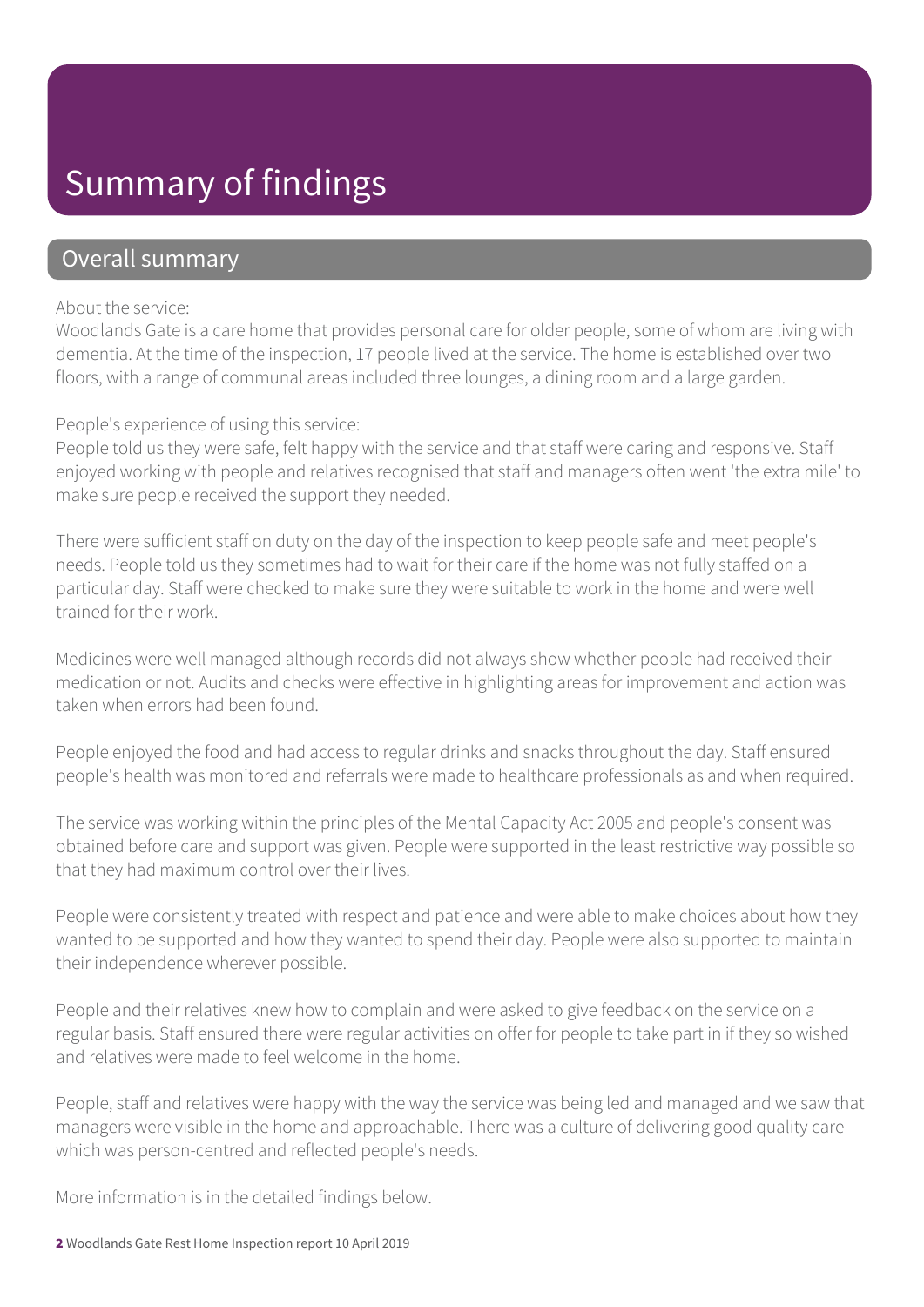Rating at last inspection: Good (report published 21 September 2016).

Why we inspected:

This was a planned inspection based on the rating at the last inspection.

Enforcement: No enforcement action was required.

Follow up:

We will continue to monitor intelligence we receive about the service until we return to visit as per our reinspection programme. If any concerning information is received we may inspect sooner.

For more details, please see the full report which is on the CQC website at www.cqc.org.uk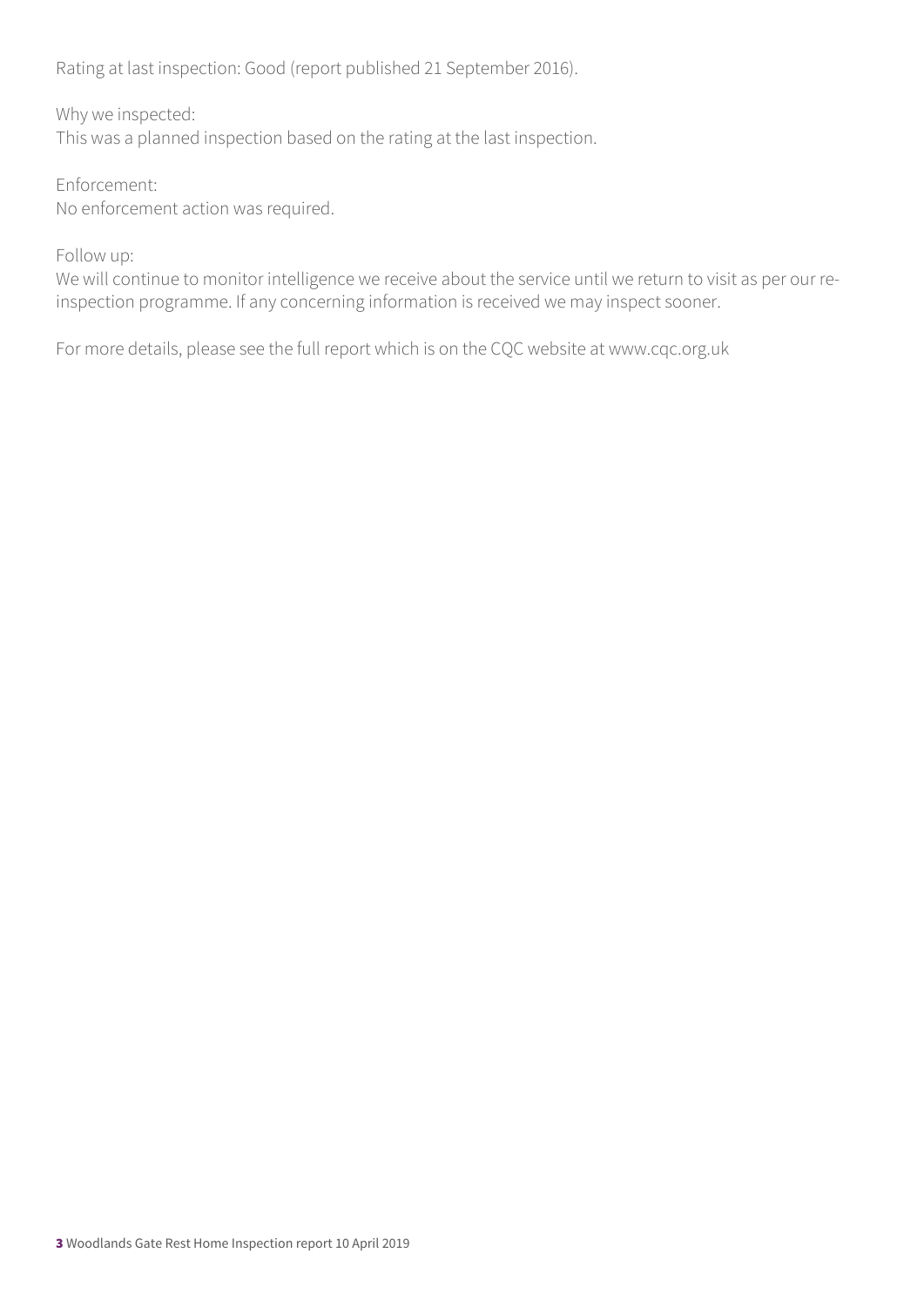#### The five questions we ask about services and what we found

We always ask the following five questions of services.

| Is the service safe?                          | <b>Requires Improvement</b> |
|-----------------------------------------------|-----------------------------|
| The service was not consistently safe.        |                             |
| Details are in our Safe findings below.       |                             |
| Is the service effective?                     | Good                        |
| The service was effective.                    |                             |
| Details are in our Effective findings below.  |                             |
| Is the service caring?                        | Good                        |
| The service was caring.                       |                             |
| Details are in our Caring findings below.     |                             |
| Is the service responsive?                    | Good                        |
| The service was responsive.                   |                             |
| Details are in our Responsive findings below. |                             |
| Is the service well-led?                      | Good                        |
| The service was well-led.                     |                             |
| Details are in our Well-Led findings below.   |                             |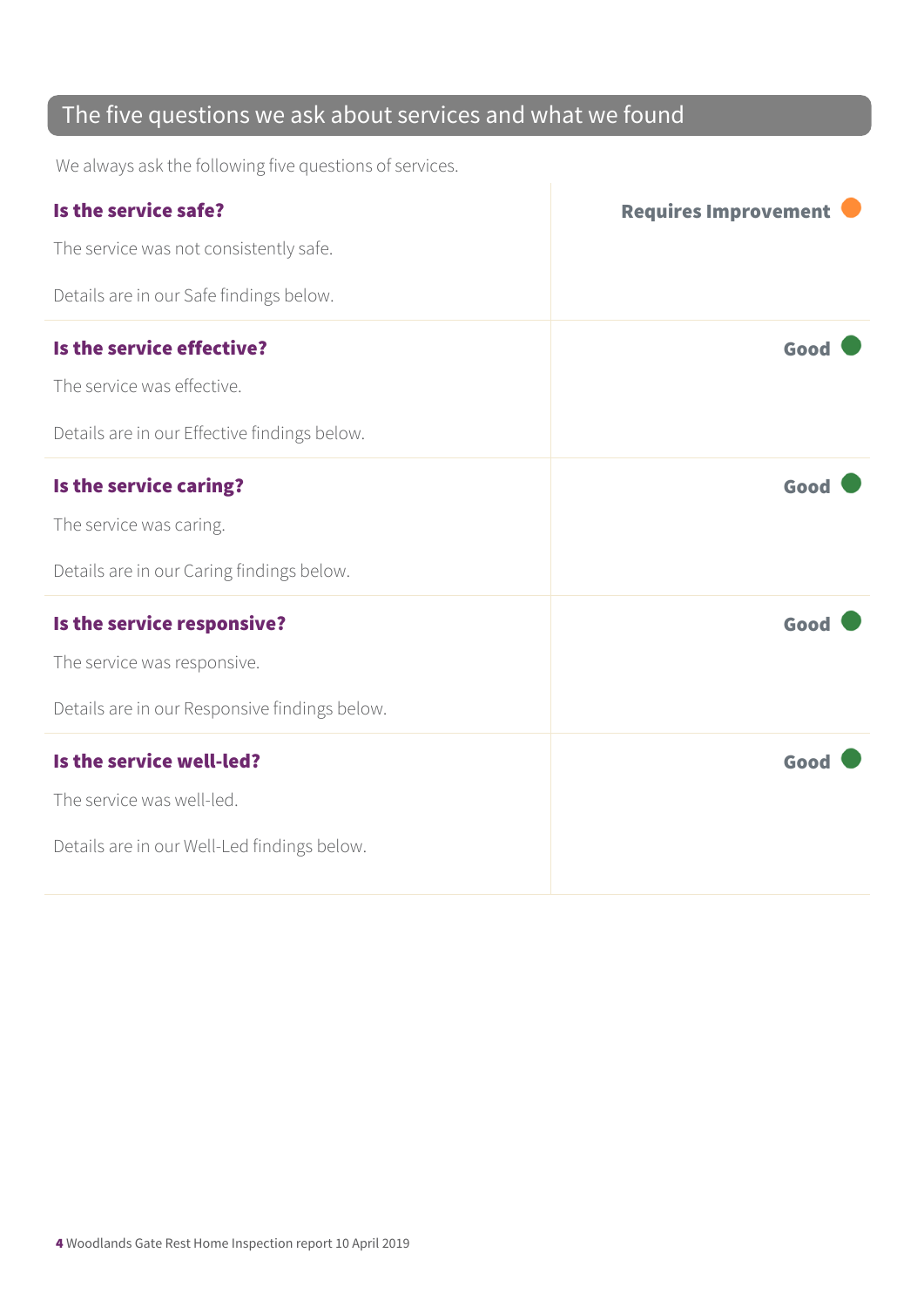

# Woodlands Gate Rest Home

#### Detailed findings

### Background to this inspection

#### The inspection:

We carried out this inspection under Section 60 of the Health and Social Care Act 2008 as part of our regulatory functions. This inspection checked whether the provider is meeting the legal requirements and regulations associated with the Health and Social Care Act 2008, to look at the overall quality of the service, and to provide a rating for the service under the Care Act 2014.

Inspection team:

The inspection team consisted of one inspector.

#### Service and service type:

Woodlands Gate is a care home. People in care homes receive accommodation and personal care. The Care Quality Commission (CQC) regulates both the premises and the care provided, and both were looked at during this inspection.

The service did not have a manager registered with CQC. However, the operations manager was in the process of applying to be registered and there was also a care manager in post.

Notice of inspection: This inspection was unannounced.

#### What we did:

We reviewed information we had received about the service since the last inspection. This included details about incidents the provider must notify us about, such as abuse; and we sought feedback from the local authority and other professionals who work with the service. We assessed the Provider Information Return (PIR) had submitted. Providers are required to send us a PIR at least once annually to give some key information about their service, what they do well and improvements they plan to make. This information helps support our inspections.

During the inspection we spoke with four people and four relatives to ask about their experience of the care provided. We also spoke with four members of care staff, the cook, the care manager and the regional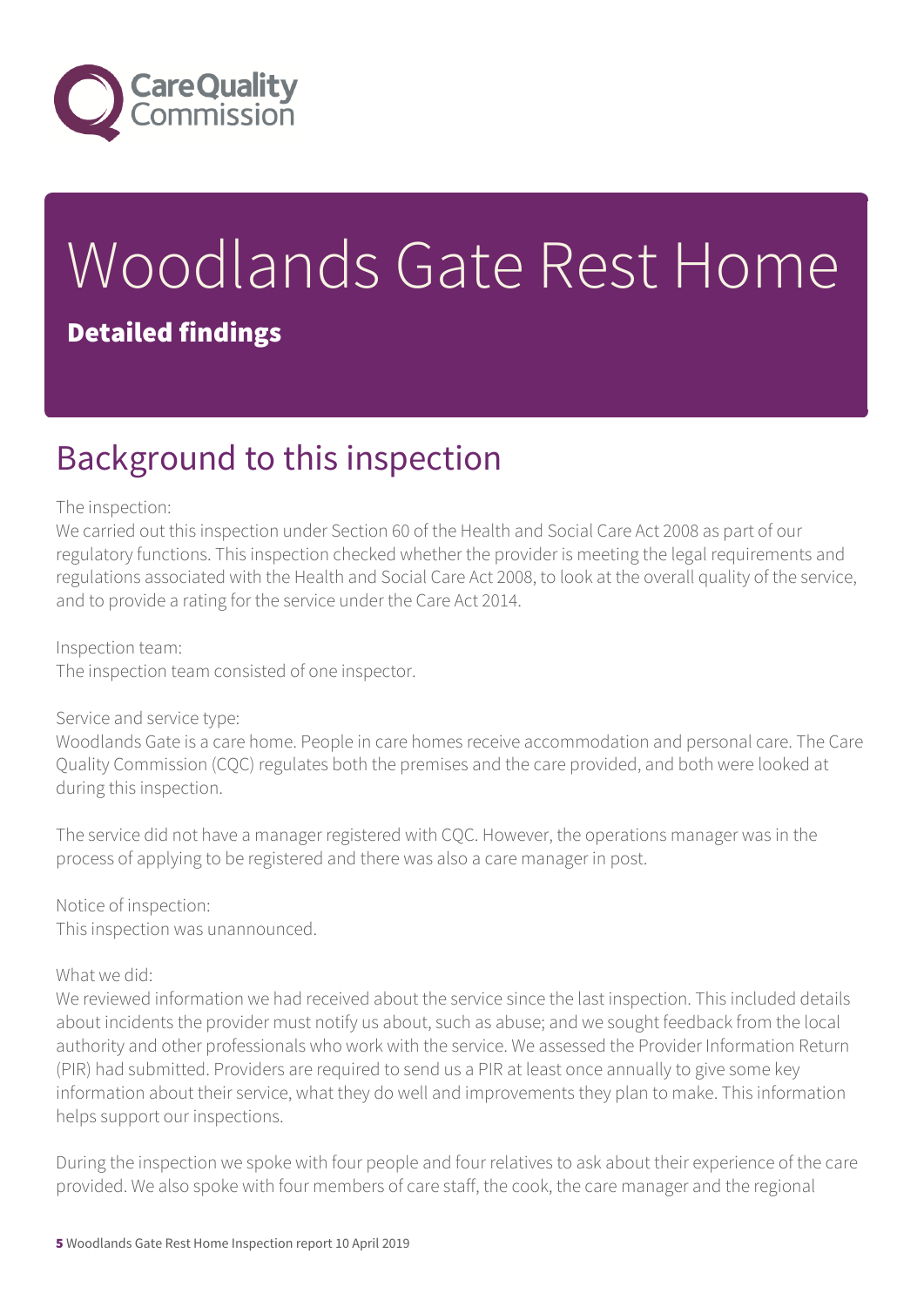manager.

We reviewed a range of records. This included two people's care records and medicine records. We also looked at two staff files around staff recruitment. We also reviewed records relating to the management of the home including checks and audits.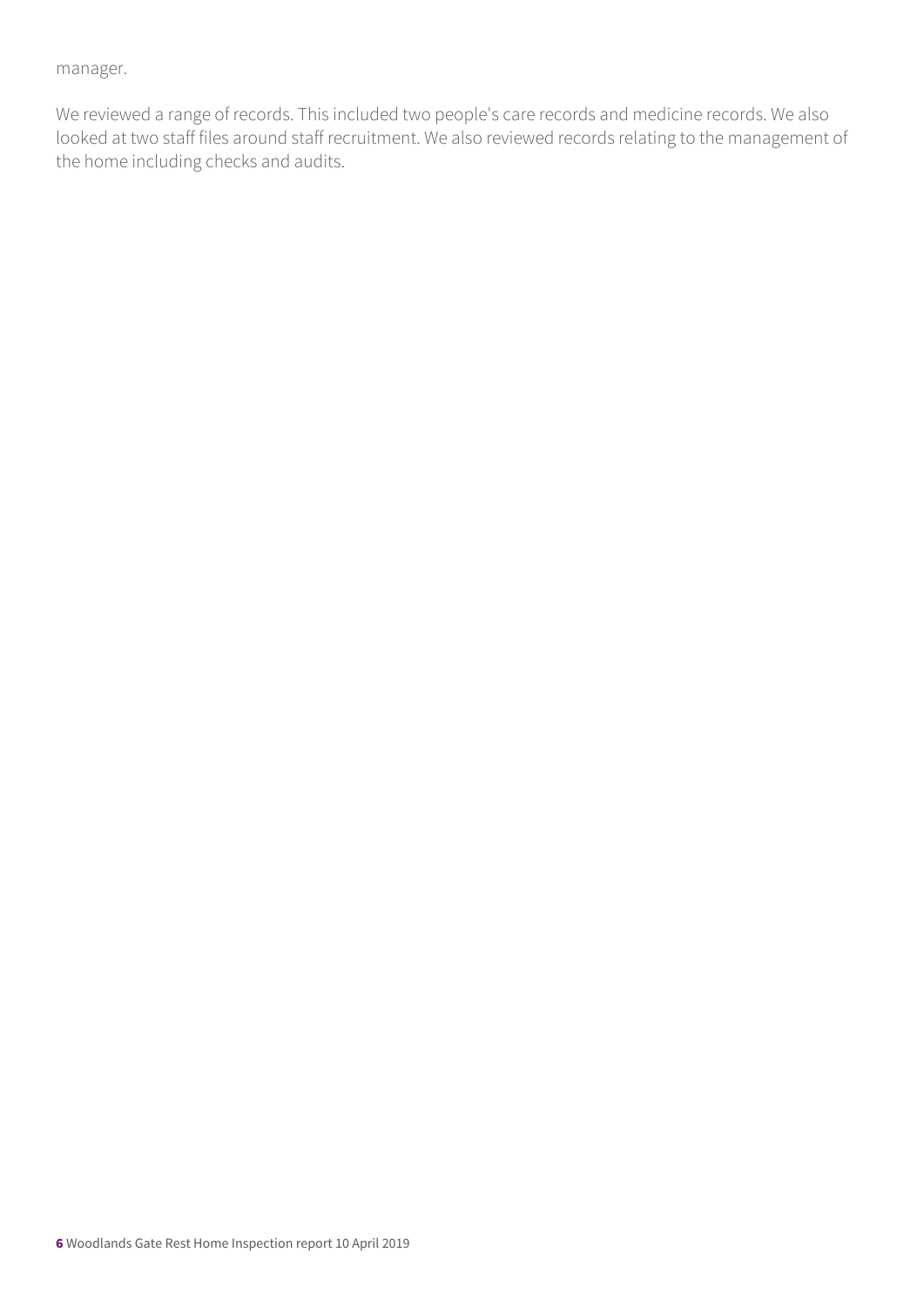### Is the service safe?

### Our findings

Safe – this means we looked for evidence that people were protected from abuse and avoidable harm.

Some aspects of the service were not always safe and there was limited assurance about safety. There was an increased risk that people could be harmed.

#### Using medicines safely

● People did not always receive their medicines as prescribed. For example, one person had missed two doses of medication in the two days leading up to the inspection. We spoke to staff about this and they told us that the person may not have required this medication on these days and therefore records should have reflected this. No harm had occurred as a result of these missed doses.

• Some people required medication 'as and when' required and we observed staff offering these to people. If people could not consent or understand, there were clear protocols in place for staff to use when deciding if medicines should be given.

● Medicines were stored and disposed of correctly and staff received training in how to give medicines safely.

#### Staffing and recruitment

● People and relatives had mixed views on staffing levels. There were usually four staff on each shift during the day and there was agreement that this was about right. People told us that there were occasions where there was only three staff. When this happened, people still felt safe but told us they had to wait longer for their care and support. One person said, "It makes a huge difference to me when there are three staff on. I have to wait longer for care because I need two people to help me".

● We spoke to the regional manager about this and saw that they were using a dependency tool which was reviewed when someone new was admitted to the home. This indicated there were sufficient staff to meet people's needs. Staff told us they were happy when four staff were on duty. One member of staff said, "The staffing levels are about right – we do have time to speak to people and do things."

● We looked at staff rotas for the last two months and saw that there were not four staff on duty at least twice a week. We spoke to the regional manager about this and they told us staff absence and sickness was covered wherever possible and the provider was actively recruiting for bank staff who could cover shifts at short notice. Rotas also showed there were always two staff working at nights. Some people required support at night but told us staff responded promptly when they pressed their call bells.

● Staff had been recruited safely to ensure they were suitable to work with vulnerable people.

#### Systems and processes to safeguard people from risk of abuse

- People and their relatives told us that staff kept people safe in the home. One relative told us, "I know [person's name] is safe here and I can trust the staff."
- The provider had effective safeguarding systems in place. Staff had received training in how to recognise abuse to protect people from harm and were able to tell us who they would report concerns to.

Assessing risk, safety monitoring and management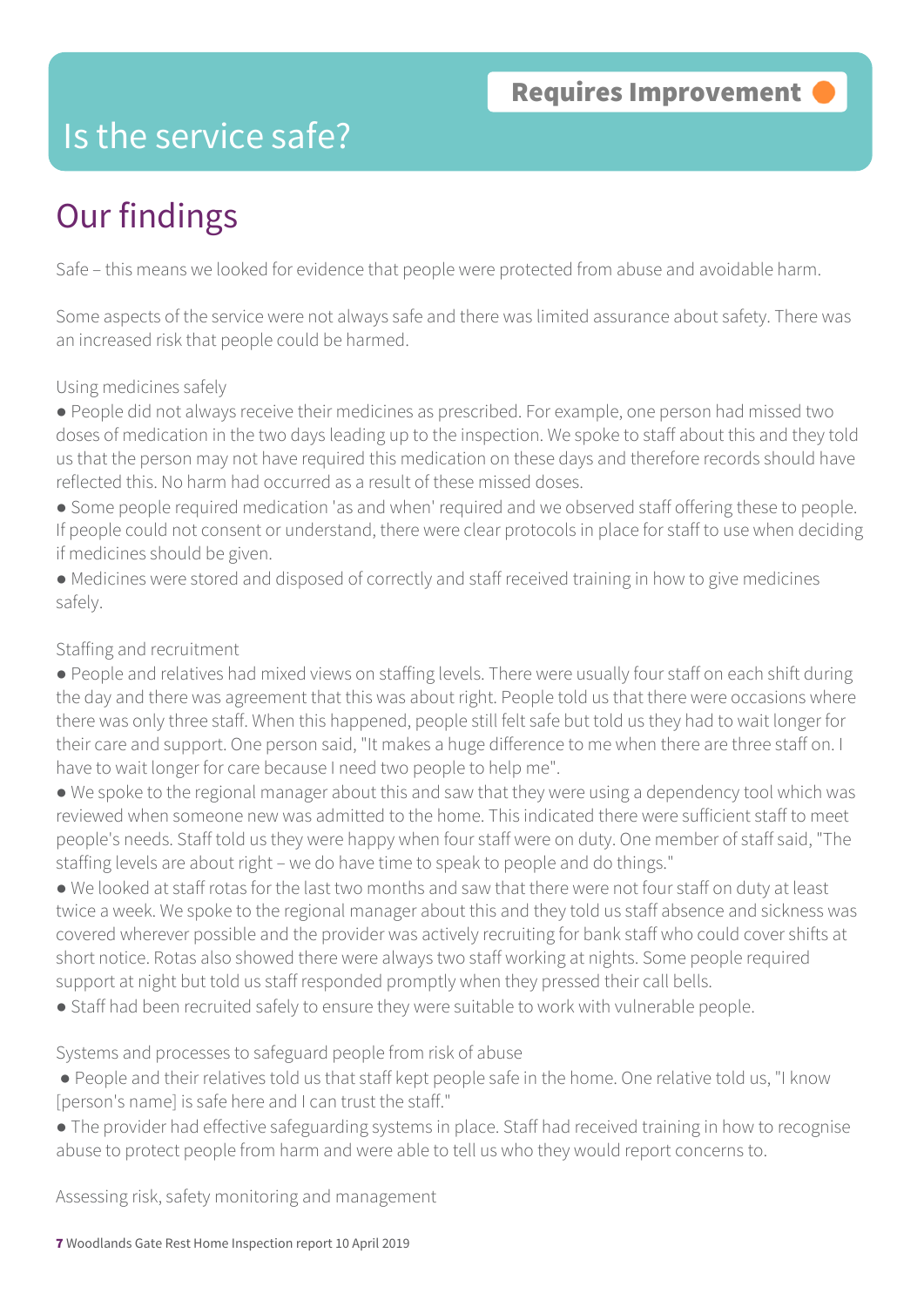• Risk assessments were in place to reduce the risks to people and staff understood how to reduce these risks. For example, some people had sensor mats in their bedrooms to monitor their movement at night if they were at risk from falls.

● We saw that people had access to mobility aids and a lift to help them move safely around the home and we observed staff moving people safely in line with their care and support plans.

● Records showed that checks were carried out on the building to ensure people were kept safe. These included checks on fire safety and moving and handling equipment and we saw the environment was free from clutter to reduce the risk of trips and falls.

Learning lessons when things go wrong

● Incidents and accidents were investigated and actions were taken to reduce the risk of re-occurrence. For example, the care manager had recently increased the number of times night staff checked in on some people in the home who had had recent falls.

Preventing and controlling infection

● The home was clean and staff used personal protective equipment to reduce the risk of infection.

● We saw that the home had recently improved hygiene standards in the kitchen and had been awarded a five star food hygiene rating.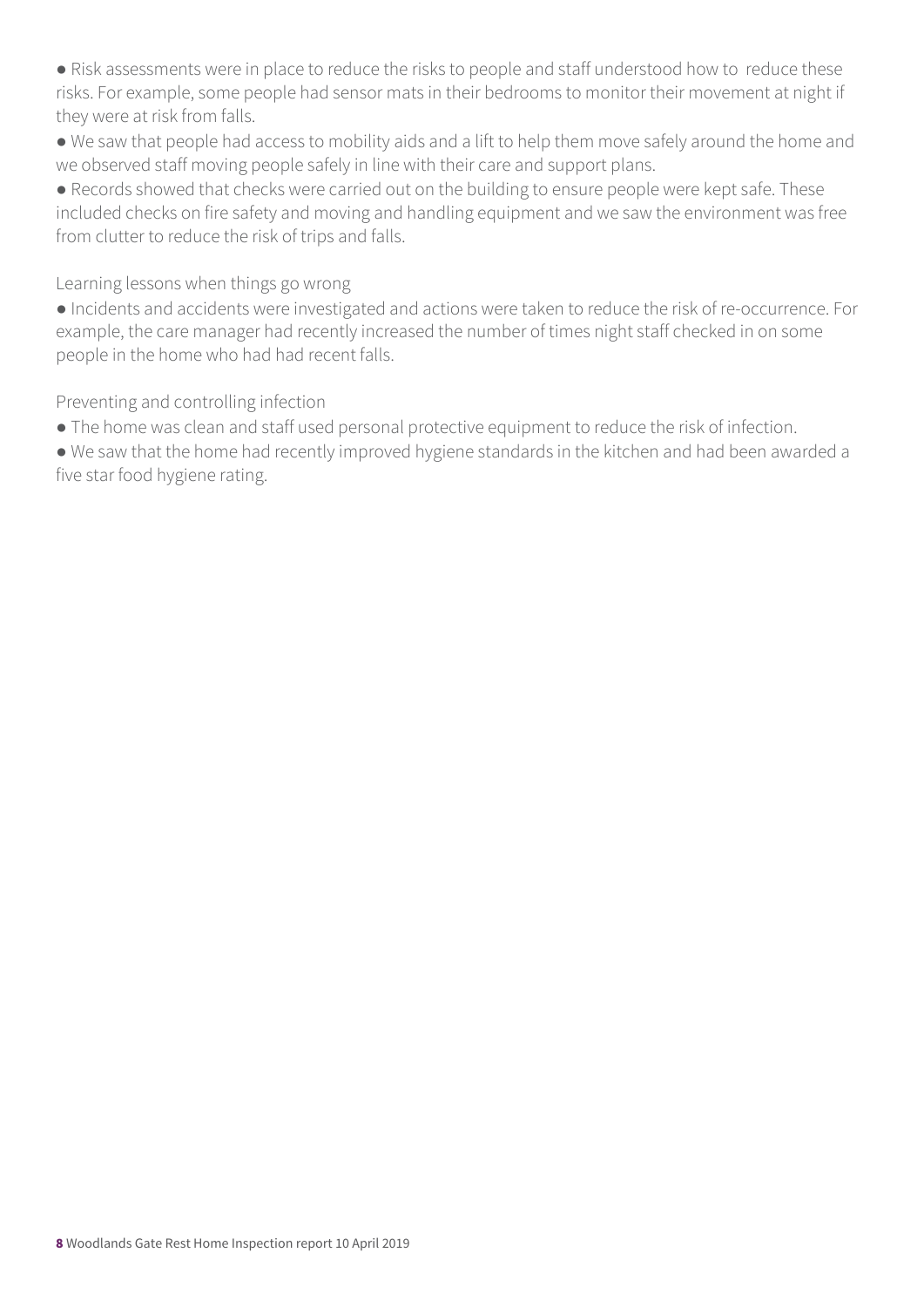### Is the service effective?

### Our findings

Effective – this means we looked for evidence that that people's care, treatment and support achieved good outcomes and promoted a good quality of life, based on best available evidence.

People's outcomes were consistently good, and people's feedback confirmed this.

Assessing people's needs and choices; delivering care in line with standards, guidance and the law

- People's needs were assessed prior to admission and were reviewed every month. One relative told us,
- "The staff came to do an assessment at home before [person's name] arrived at the home."
- Records showed that the management team made referrals to healthcare professionals appropriately in order to deliver care in line with best practice guidelines.

Staff support; induction skills, knowledge and experience

- People were supported by staff who had received appropriate training to enable them to deliver effective care. One member of staff said, "We have all done dementia training now because we are caring for more and more people with dementia." The regional manager had a system in place to monitor and ensure that staff training was up to date, and refresher training was completed.
- New staff completed an induction and mandatory training when they first started work in the home. One member of staff told us, "I was teamed up with a senior for the first few shifts so I got the gist before I was put on the rota."
- Staff received face to face training which was supported by regular 1:1 supervision with the care manager.

Supporting people to eat and drink enough to maintain a balanced diet

- People told us they enjoyed the food and that they were given a choice at meal times. We saw that the cook had prepared a specific lunch for two people who had made a special request. Drinks and snacks were also provided throughout the day. One relative told us, "The food seems to be fine here. My Mum hasn't lost weight and they bring lots of drinks round".
- We saw that staff took care to create an enjoyable and relaxed dining experience. People were assisted when required at mealtimes and people were supported to eat in the lounge or in their rooms if they wished to do so.
- Records showed that people's food and fluid intake was recorded and monitored if people were at risk from weight loss.

Adapting service, design, decoration to meet people's needs

- Communal areas were spacious and well laid out and people could choose to spend time in their rooms or in communal areas. There were three separate lounges which enabled people to have some privacy when family and friends visited. Bedrooms were personalised and people were able to have their personal belongings with them.
- There was a tidy and private accessible garden with ramps and handrails for people to enjoy in warmer weather and a lift to help people move safely around the home.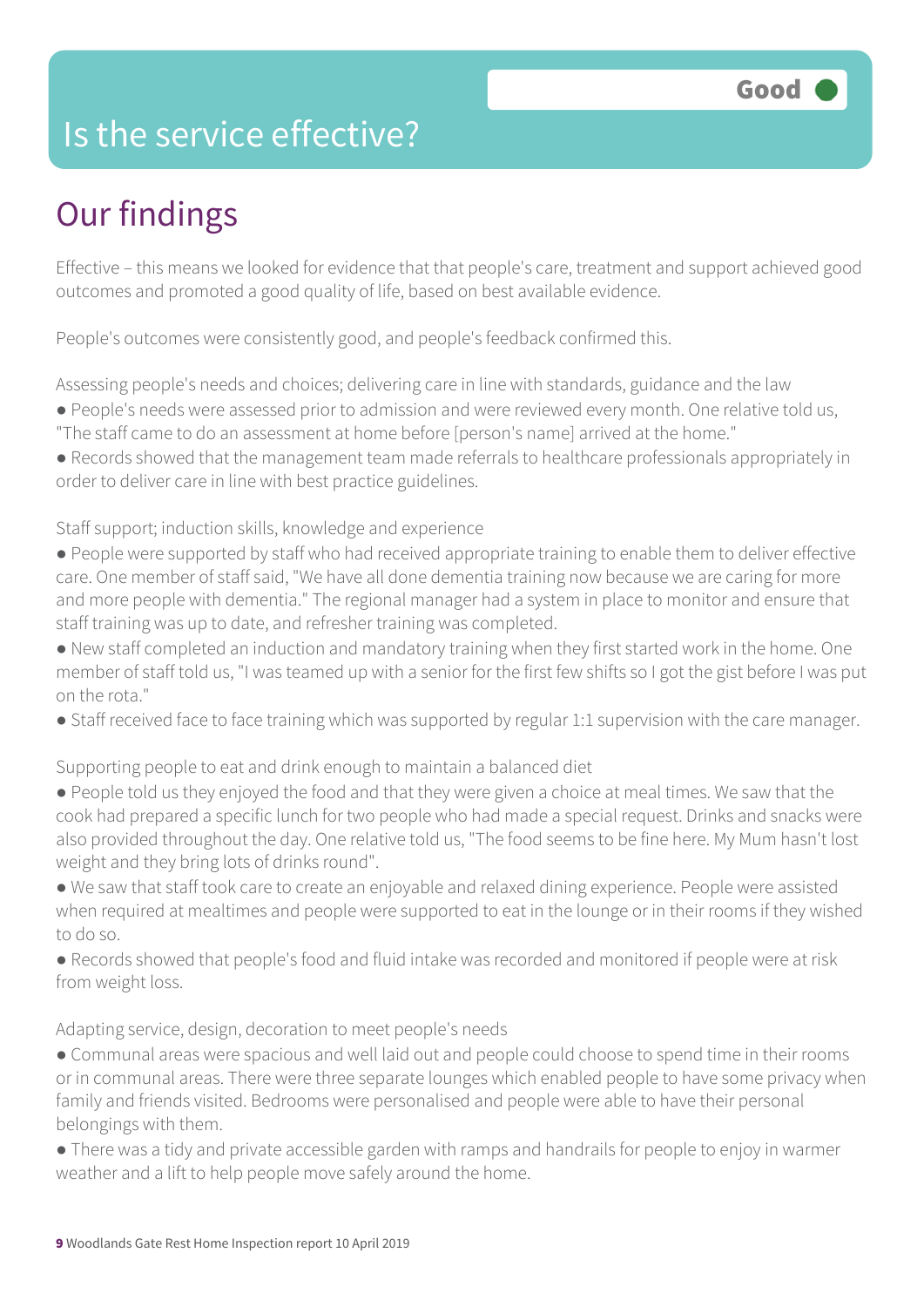Supporting people to live healthier lives, access healthcare services and support; Staff working with other agencies to provide consistent, effective, timely care

- People had access to visits from external healthcare professionals such as GPs, community nurses and chiropodists. Records showed that people were referred to specialist teams when required.
- Staff were vigilant and monitored people's health closely, such as checking people's weight and skin when required. One person told us, "They [the staff] do check my blood pressure when they are supposed to."
- There were effective systems in place to ensure staff knew about changes to people's care and support. These included handover meetings and communication books.

Ensuring consent to care and treatment in line with law and guidance

- The Mental Capacity Act 2005 (MCA) provides a legal framework for making particular decisions on behalf of people who may lack the mental capacity to do so for themselves. The Act requires that, as far as possible, people make their own decisions and are helped to do so when needed. When they lack mental capacity to take particular decisions, any made on their behalf must be in their best interests and as least restrictive as possible. People can only be deprived of their liberty to receive care and treatment with appropriate legal authority. In care homes, and some hospitals, this is usually through MCA application procedures called the Deprivation of Liberty Safeguards (DoLS).
- We checked whether the service was working within the principles of the MCA, whether any restrictions on people's liberty had been authorised and whether any conditions on such authorisations were being met.
- Where people did not have capacity to make decisions, they were supported to have maximum choice and control of their lives and staff supported them in the least restrictive way possible. For example, sensor mats had been fitted in some bedrooms to monitor people's movement when they were at risk of falls. This was seen to be less restrictive than having bed rails. Records of best interests discussions were not always kept and the care manager assured us this would happen in the future.
- We saw that where people had capacity, they were supported to make decisions and choices. For example, one person had expressed a wish not to be resuscitated and this decision had been recorded and signed by the person and their family.
- Mental Capacity assessments had been completed appropriately and DoLS applications had been made when people did not have the capacity to consent to receiving care and treatment.

.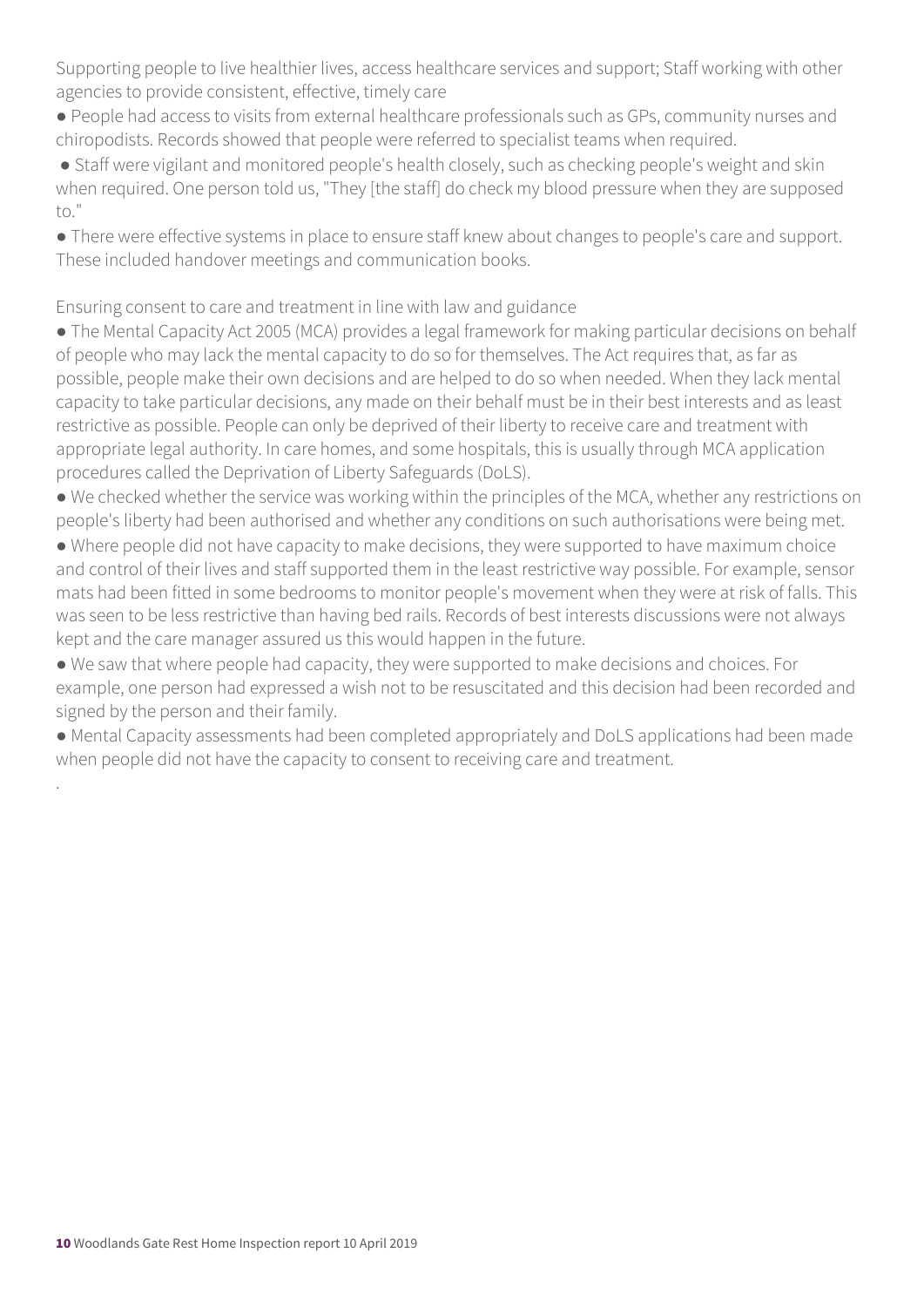### Is the service caring?

### Our findings

Caring – this means we looked for evidence that the service involved people and treated them with compassion, kindness, dignity and respect.

People were supported and treated with dignity and respect; and involved as partners in their care.

Ensuring people are well treated and supported; respecting equality and diversity

● People and their relatives were positive about the staff's caring attitude. One person said, "The staff are very helpful and cheerful." We saw one member of domestic staff notice that one person's shoe had come off and they put it back on for them quickly.

- We observed staff supporting people with dignity and patience. A relative told us, "The staff are very patient with my Dad. He has settled very well here and he thinks his room is his flat". Another person did not want to go into the dining room for their lunch so staff left them a while and tried again later.
- Staff enjoyed working in the home and were motivated to provide high-quality care. For example, one member of staff said, "I like working here. It's quite small so you get to know the people really well. It's like an extended family".

● Staff were aware of the individual wishes of people living at the home that related to their culture and faith. Care files contained information about people's personal histories, people's preferences and interests so staff could consider people's individual needs when delivering their care. For example, we saw that people received visits from local churches in line with their religion. Staff respected people's individuality and diversity and understood how people's past experiences could affect their responses now.

Supporting people to express their views and be involved in making decisions about their care

● People were asked to make choices about everyday life in the home such as what they wanted to wear and where they wanted to sit. One person told us, "The staff are very respectful and always give me a choice of everything."

● Staff knew how people preferred to communicate, even when people had no verbal communication. One member of staff explained how one person made her choice around medicines. They said, "[Person's name] will point and grind her teeth when she is in pain so we can give her some pain killers." Another member of staff told us how important it was to speak slowly and clearly to one person living with dementia so that they could make a choice.

Respecting and promoting people's privacy, dignity and independence

- People's independence was respected and promoted. Staff supported to people to do things for themselves where possible. For example, some people were getting around the home independently using walking frames.
- People's dignity and privacy was respected. For example, we saw that staff always knocked on their bedroom doors before entering.
- People were supported to maintain and develop relationships with those close to them. There were a number of visitors during the inspection and we saw one family having tea together in one of the lounges that had been set aside for their visit.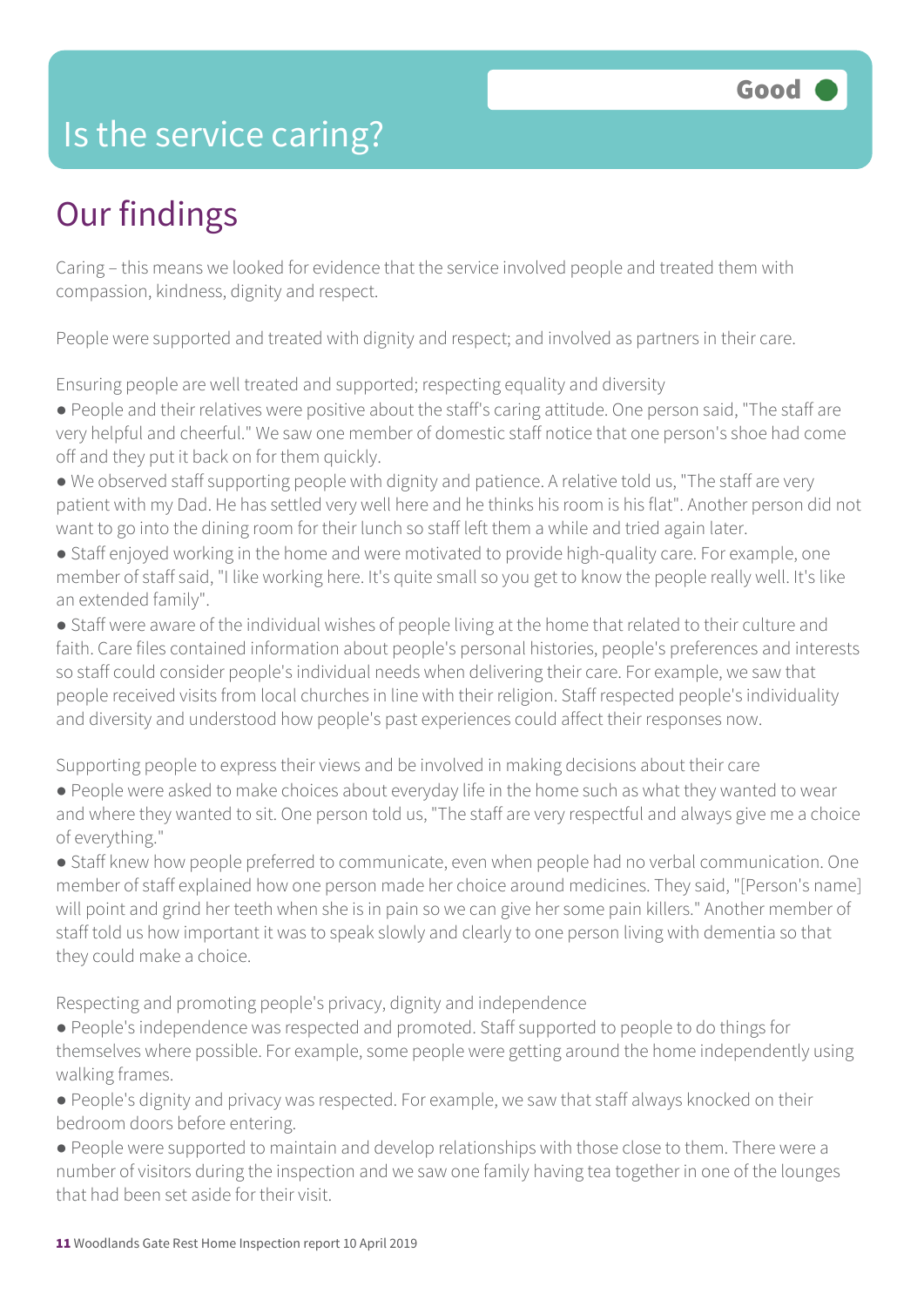### Is the service responsive?

### Our findings

Responsive – this means we looked for evidence that the service met people's needs

People's needs were met through good organisation and delivery.

Planning personalised care to meet people's needs, preferences, interests and give them control

● Peoples' needs had been assessed and care and support was provided in line with these assessments and peoples' preferences. Care plans were personalised and contained good detail about how people wanted to be supported. For example, the cook told us that they had been to see a new resident that morning to see what food they liked.

- Care plans were reviewed and amended when peoples' needs changed. One relative said, "The staff are lovely and friendly and always responsive."
- Staff were knowledgeable about people and their needs and how individuals preferred to communicate. For example, people's communication needs were identified, recorded and highlighted in care plans. We also saw that information, such as planned activities, was displayed in an accessible format to help people know what was happening.
- There were activities organised on the day of inspection that people enjoyed and we saw that people had a choice of whether to join in. There were plans in place to invite families and friends to a Mother's Day party and we saw that a number of people visited the home regularly to deliver specific activities.
- Relatives told us they were kept informed of any changes to people's support or health needs. One relative told us, "I can visit anytime and I am always made to feel welcome. The staff always keep me informed".

Improving care quality in response to complaints or concerns

- People and relatives we spoke with knew how to complain and felt confident that any concerns would be dealt with quickly. There was a complaints policy available in the home for people and their relatives to use. One relative said, "I have never had to complain about anything but I would know who to speak to. The manager's door is always open".
- The provider had received no formal complaints in the previous 12 months

#### End of life care and support

- Care plans contained information in relation to people's individual wishes regarding end of life care, including religious preferences and who they wanted to arrange their funeral. Families had been involved in making these choices where people did not have capacity.
- One person was receiving end of life care at the time of our visit. We saw that the home were working with external professionals and had plans in place to ensure this person could be supported in a dignified and pain-free way.